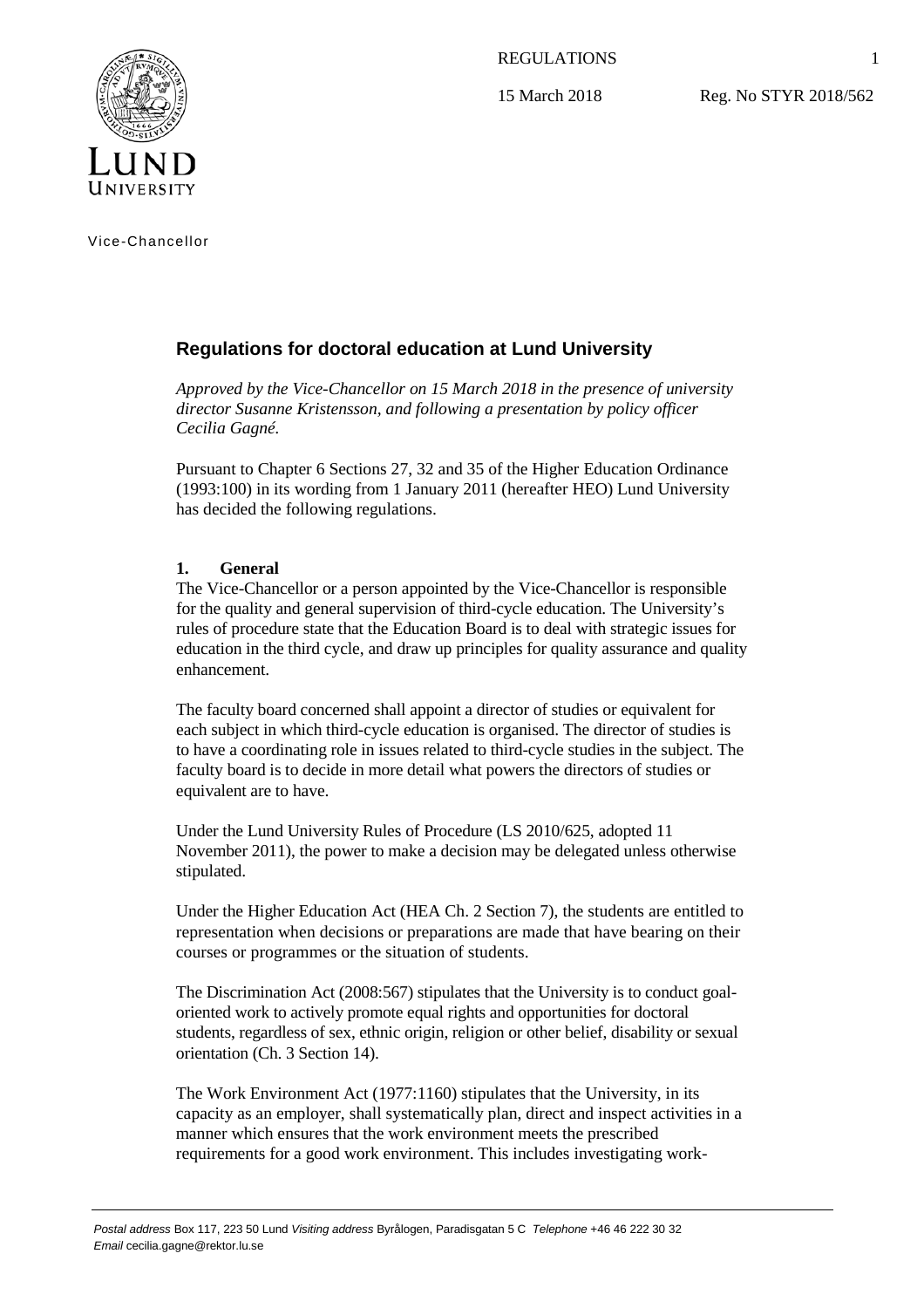related injuries, continuously investigating the hazards of the activity and taking the necessary measures to correct the same (Ch. 3 Section 2a).

Rules on the administration of matters are laid down in the Administrative Procedure Act (1986:223) (hereafter APA). The regulations on impartiality in Section 11 of the APA shall be observed when appointing supervisors, examiners, examining committees, faculty examiners, etc. The Administrative Procedure Act also stipulates that an individual shall be informed about the contents of the decision whereby the authority determines a matter if this relates to the exercise of public power in relation to an individual (Sec. 21 APA). A doctoral student shall therefore be informed of the substance of decisions made by the University that concern the doctoral student.

### **2. Admissions**

Those conducting research studies shall be enrolled on a third-cycle programme.

More detailed regulations on admission to third-cycle education can be found in the admission rules adopted by the University Board.

## **3. Student funding**

The number of doctoral students who may be admitted to third-cycle education is restricted to the number that can be offered supervision and otherwise acceptable conditions of study and who have funding in accordance with Section 36 (Ch. 7 Section 34 HEO).

More detailed regulations concerning student funding for third-cycle education can be found in the admission rules adopted by the University Board.

## **4. Subjects of third-cycle education**

The relevant faculty board decides in what subjects third-cycle education will be arranged at the faculty. The power to make such decisions may be delegated to another body at faculty level, but not to an individual. The power to make such decisions may not be delegated further.

For a decision to be made on the establishment of a third-cycle subject, the following conditions shall be met:

- There shall be a good research environment with sufficient active research relative to education in the relevant research or artistic discipline
- There shall be sufficient supervision capacity and other resources needed to provide the education. Supervisors shall have relevant subject and teaching skills to supervise doctoral students
- The title of the subject, in Swedish and in English, shall provide clear information on its base in relation both to national standards (Statistics Sweden's research subjects) and to international practice

### **5. General syllabus**

Pursuant to Chapter 6 Section 26 HEO, there shall be a general syllabus for every subject in which third-cycle education is arranged.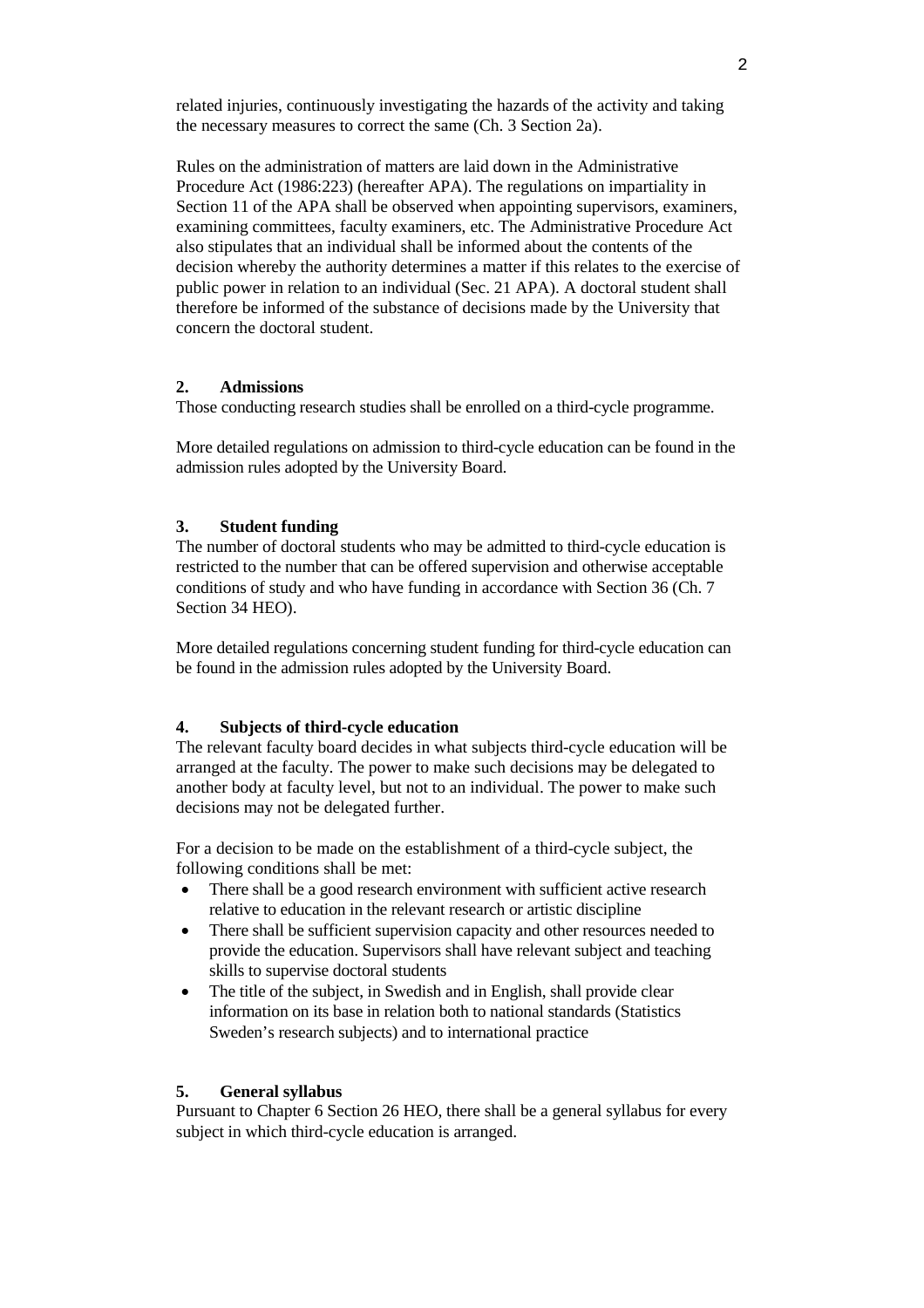## 5.1 General information

The University shall have a general syllabus for every degree to which a thirdcycle programme can lead.

The relevant faculty board decides on general syllabi for subjects at the faculty. The power to make such decisions may be delegated to another body at faculty level, but not to an individual. The power to make such decisions may not be delegated further.

General syllabi shall be approved in Swedish and shall be translated into English, unless there are valid reasons to the contrary.

## 5.2 Contents

Pursuant to Chapter 6 Section 27 HEO, a general syllabus shall indicate the main content of the study programme, specific entry requirements and any other regulations necessary. General syllabi at Lund University shall contain the following:

- 1. the title of the subject
- 2. the date the syllabus was adopted and the date of any amendments
- 3. the degree(s) to which the programme can lead. If more than one degree is possible, any conditions for a specific degree shall be indicated.
- 4. learning outcomes for the degree in accordance with the Qualifications Ordinance (appendix 2 HEO) with details for the specific subject and any additions
- 5. the length of the thesis (in credits)
- 6. details of the assessments included in the programme (courses and/or other examined components, both compulsory and elective), which in addition to the thesis are to form the total scope of the programme
- 7. the admission requirements (basic and specific) for admission to the programme
- 8. the grounds for assessment used in selection of applicants to assess their capacity to benefit from the programme.

## **6. Courses and other examined components**

In addition to the work on the thesis, third-cycle programmes can comprise courses and other components, such as participation in conferences for which credits can be earned. Both courses and other examined components shall contribute to the fulfilment of the programme outcomes.

Details of passed courses and other examined components shall be documented in Ladok on a continual basis (I G 7 1687/2001, approved 22 May 2001).

## 6.1 Courses

Courses that are given as part of third-cycle education shall have a syllabus approved by the faculty board.

Course syllabi shall be approved in Swedish and shall be translated into English, unless there are valid reasons to the contrary.

Syllabi shall include the following:

1. identification details, i.e. course code, course title in Swedish and English, level and number of credits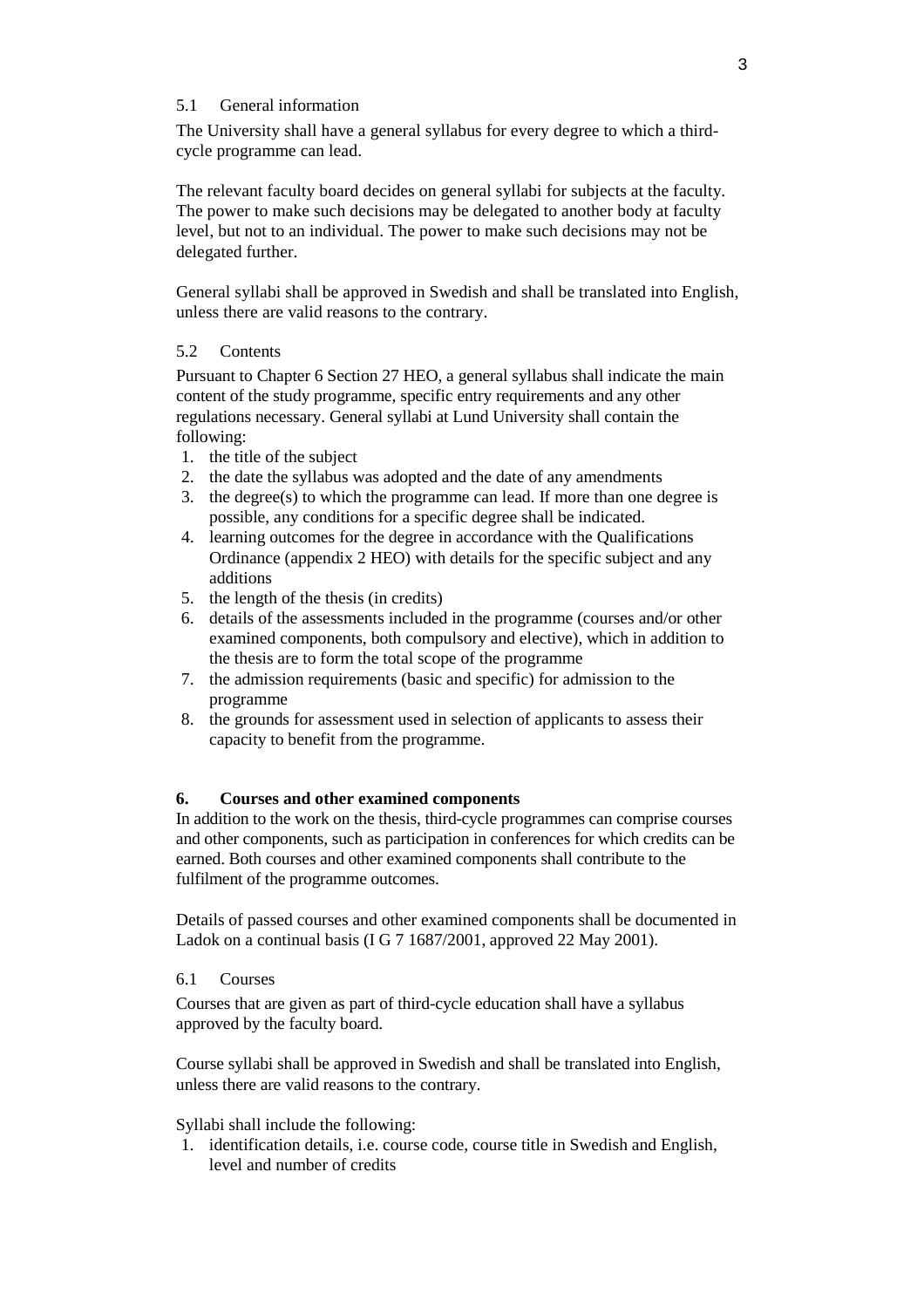- 2. learning outcomes
- 3. content
- 4. forms of instruction
- 5. language of instruction
- 6. forms of examination
- 7. grading scale in accordance with university regulations

Third-cycle courses shall be evaluated in accordance with the Regulations on course evaluations and course evaluation reports at Lund University (*Föreskrifter gällande kursvärdering och kursutvärdering vid Lunds universitet*; PE 2010/341, adopted 7 April 2011).

## 6.2 Assessment

Courses and other examined components shall be assessed and graded. The grade shall be decided by an examiner, who is appointed by the faculty board.

The Higher Education Ordinance stipulates that examinations that form part of thirdcycle education shall be assessed in accordance with the grading system prescribed by the higher education institution. The grade shall be determined by a member of teaching staff specially nominated by the higher education institution (the examiner) (Ch. 6 Section 32 HEO).

At Lund University, the grades used are pass and fail.

If a doctoral student has failed two examinations on the same course, the student has the right to have a new examiner appointed on request unless there are valid reasons to the contrary.

If a doctoral student's written examination paper goes missing and it is clear that the University is responsible, a new examination shall be offered within a week, unless the doctoral student requests that the exam be scheduled for a later date.

### **7. Individual study plan**

An individual study plan shall be drawn up for each doctoral student. This plan shall contain the undertakings made by the student and the higher education institution and a timetable for the student's studies. The plan shall be adopted after consultation with the doctoral student and his or her supervisors (Ch. 6 Section 29 HEO).

## 7.1 General information

At Lund University, decisions on individual study plans shall be made by the relevant faculty board at the start of the student's studies. The power to make such decisions may be delegated to another body or individual at faculty level. The power to make such decisions may also be delegated to a body at department level, but not to any individual other than a head of department. The power to make such decisions may not be delegated to the doctoral student's supervisor.

## 7.2 Content

In addition to the stipulations of Chapter 6 Section 29 HEO (the undertakings made by the student and the higher education institution and a timetable for the student's studies), the individual study plan shall include the following:

1. the doctoral student's name and personal identity number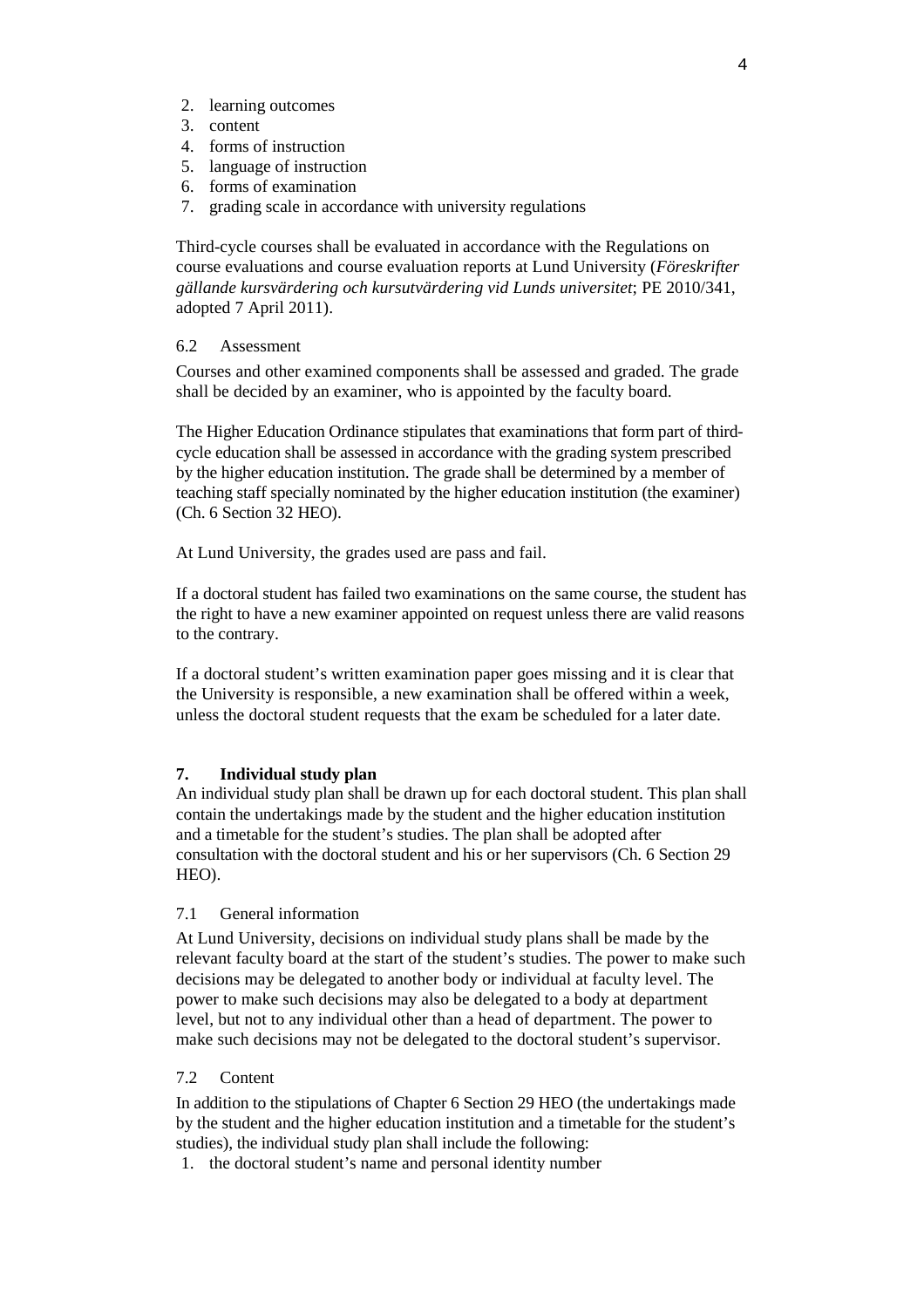- 2. the subject and the general syllabus for the intended degree
- 3. the date of the decision and any amendments
- 4. details of the planned funding of the doctoral student's studies
- 5. details of how the doctoral student's supervision is to be organised
- 6. what other resources are available to the doctoral student
- 7. details of the planned compulsory and elective courses and other examined components that are to be included in the programme
- 8. details of the doctoral student's participation in international activities
- 9. information on any licentiate degree and/or midway review included in the programme
- 10. other information necessary for the efficient pursuit of studies

The individual study plan shall also include the following:

- 11. details of any departmental duties and their scope and relation to the programme
- 12. how any costly components will be funded, taking into consideration that the doctoral student shall be able to complete his or her studies without incurring any unnecessary or unreasonable expenses
- 13. whether credits can be obtained for any training in teaching and learning in higher education
- 7.3 Follow-up of individual study plan

The individual study plan shall be reviewed regularly and amended by the higher education institution to the extent required after consultation with the doctoral student and his or her supervisors (Ch. 6 Section 29 HEO).

At Lund University, the faculty board shall review the individual study plan at least once a year and amend it to the extent required. The power to make such decisions may be delegated to another body or individual at faculty level. It may also be delegated to a body at department level, but not to any individual at department level other than a head of department. The power to make such decisions may not be delegated to the doctoral student's supervisor.

## **8. Supervision and other resources**

The Higher Education Ordinance stipulates that a doctoral student shall be offered supervision and otherwise acceptable conditions of study (Ch. 7 Section 34 HEO).

The Faculty Board shall decide what further conditions shall apply for doctoral students in order for acceptable conditions of study in accordance with Ch. 7 Section 34 HEO to be considered to be met. The power to make such decisions may be delegated to another body at faculty level, but not to an individual. The power to make such decisions may not be delegated further.

## 8.1 Supervision and supervisor training

The Higher Education Ordinance stipulates that at least two supervisors shall be appointed for each doctoral student. One of them shall be nominated as the principal supervisor. A doctoral student who so requests shall be allowed to change supervisor (Ch. 6 Section 28 HEO).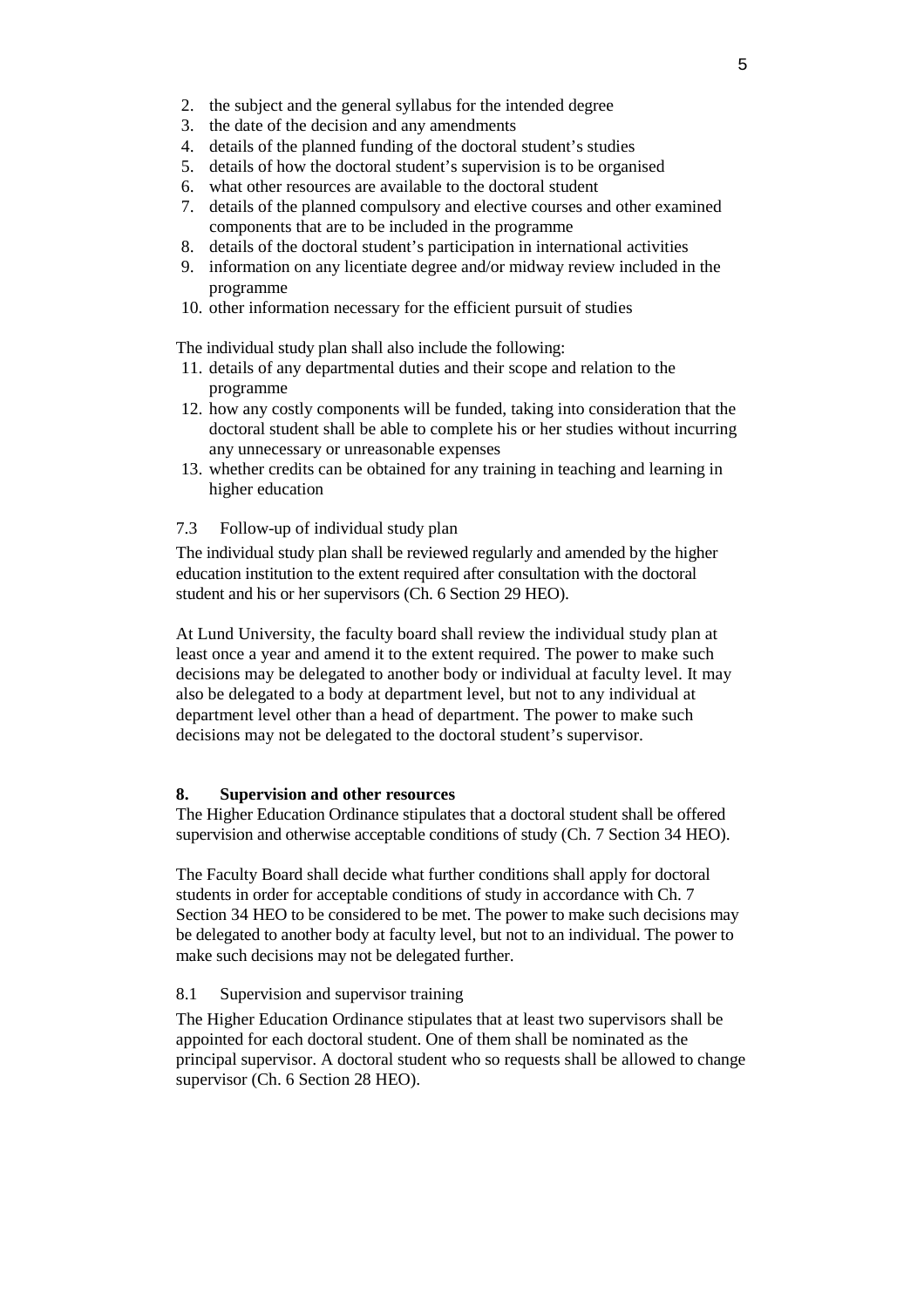### *8.1.1 Appointment of supervisors*

Supervisors shall be appointed by the faculty board at the start of the programme. The person appointed principal supervisor shall hold the post of reader or have equivalent research/artistic and teaching expertise, unless there are valid reasons to the contrary.

The University shall arrange qualifying training for supervisors of doctoral students. Supervisors of doctoral students shall have completed supervisor training or been judged by the faculty board to have equivalent skill.

### *8.1.2 Scope of supervision*

Supervision shall be sufficient in terms of time and quality to enable doctoral students to complete their studies in the time intended.

The faculty board shall stipulate a standard minimum for the scope of a doctoral student's supervision during his or her studies. The power to make such decisions may be delegated to another body at faculty level, but not to an individual. The power to make such decisions may not be delegated further.

#### *8.1.3 Change of supervisor*

The faculty board shall decide on routines for a change of supervisor. The power to make such decisions may be delegated to another body at faculty level but not to an individual. The power to make such decisions may not be delegated further.

The routines shall state whom doctoral students should contact to request a change of supervisor and who makes decisions on changes of supervisor.

The routines shall be designed so that a change of supervisor can take place with highest possible legal security, without delay to the doctoral student's studies, and so that the student can continue the work on his or her thesis with the specialisation stated on admission.

A change of supervisor shall be documented and followed up.

The faculty board shall decide on an action plan to prevent and deal with conflicts between supervisors and doctoral students. The power to make such decisions may be delegated to another body at faculty level but not to an individual. The power to make such decisions may not be delegated further.

### 8.2 Other resources

The University's undertakings include supplying the doctoral student with the following:

- information about and an introduction to the programme and the department's research and research groups, seminars and other such activities, and opportunities for students to organise themselves into unions
- a desk, access to a computer, telephone, university email address and the other resources required for the doctoral student to complete his or her third-cycle studies
- regular opportunities to have his or her research project discussed at seminars or the equivalent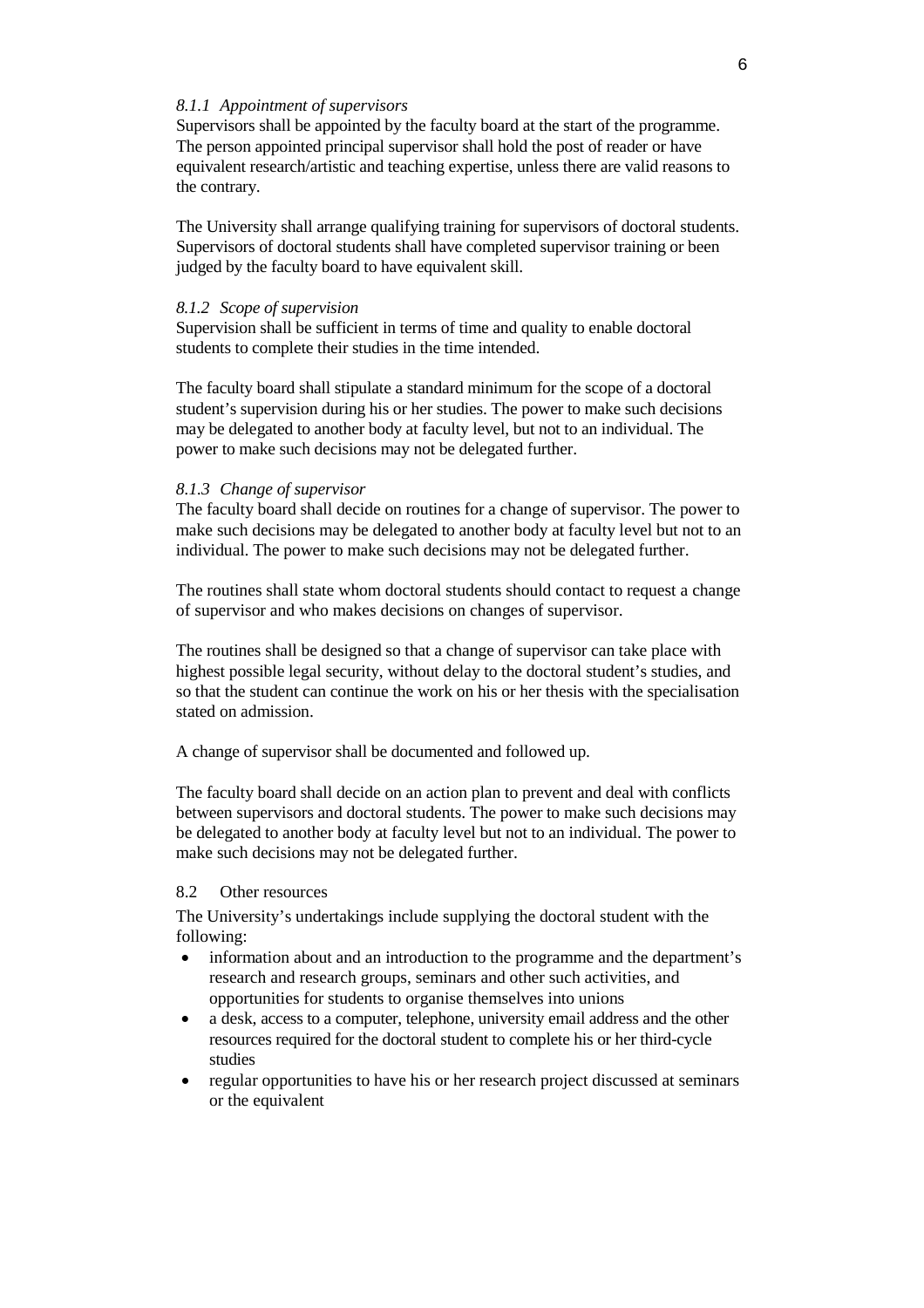#### 8.3 Withdrawal of supervision and other resources

The Higher Education Ordinance (Chapter 6, Section 30, first paragraph), stipulates that if a doctoral student substantially neglects his or her undertakings in the individual study plan, the Vice-Chancellor shall decide that the doctoral student is no longer entitled to supervision and other study resources. Before such a decision is made, the doctoral student and the supervisors shall be given an opportunity to make representations. The case shall be considered on the basis of their reports and any other records available. The assessment shall take into account whether the higher education institution has fulfilled its own undertakings in accordance with the individual study plan. The decision must be justified and delivered in writing. Resources may not be withdrawn for any period in which the third-cycle student has been appointed to a doctoral studentship.

The faculty board, or other function at the faculty level to which the task has been delegated, can propose the withdrawal of resources by reporting the matter to the Vice-Chancellor. The matter is to be processed and investigated at the faculty level. The Research Programmes Board may draw up university-wide guidelines to facilitate the processing and preparations of the matter.

Pursuant to the Higher Education Ordinance, the decision to withdraw supervision and other resources for third-cycle education is to be taken by the Vice-Chancellor. Before a decision is made, a review group composed of three teaching staff representatives and one student representative, appointed by the university-wide Research Programmes Board, is to review the faculty's processing and investigation of the matter.

The review group is to recommend the Vice-Chancellor to grant or reject the faculty's request. If necessary, the faculty may consult an external expert for an assessment. The provisions concerning conflict of interest must be observed.

#### 8.4 Request to recover the right to supervision and other resources

If study resources have been withdrawn pursuant to Section 30 of the Higher Education Ordinance, the doctoral student may, on application to the Vice-Chancellor, recover his or her entitlement to supervision and other resources. The doctoral student must then demonstrate convincingly, by presenting prospective study results of considerable quality and scope or in some other way, that he or she can fulfil his or her remaining undertakings in the individual study plan (Higher Education Ordinance Chapter 6, section 31).

Pursuant to the Higher Education Ordinance, the decision to grant a doctoral student's request to recover the right to supervision and other resources for thirdcycle education is to be taken by the Vice-Chancellor.

The Vice-Chancellor shall reject the doctoral student's request if he or she is clearly unlikely to fulfil his or her undertakings in the individual study plan. Otherwise, the matter is to be processed and investigated at faculty level.

The faculty is to present the matter to the Vice-Chancellor. The faculty is to submit a proposal for a Vice-Chancellor's decision, together with supporting documentation including an account of the faculty's position as to whether or not it expects that the doctoral student will fulfil his or her remaining undertakings.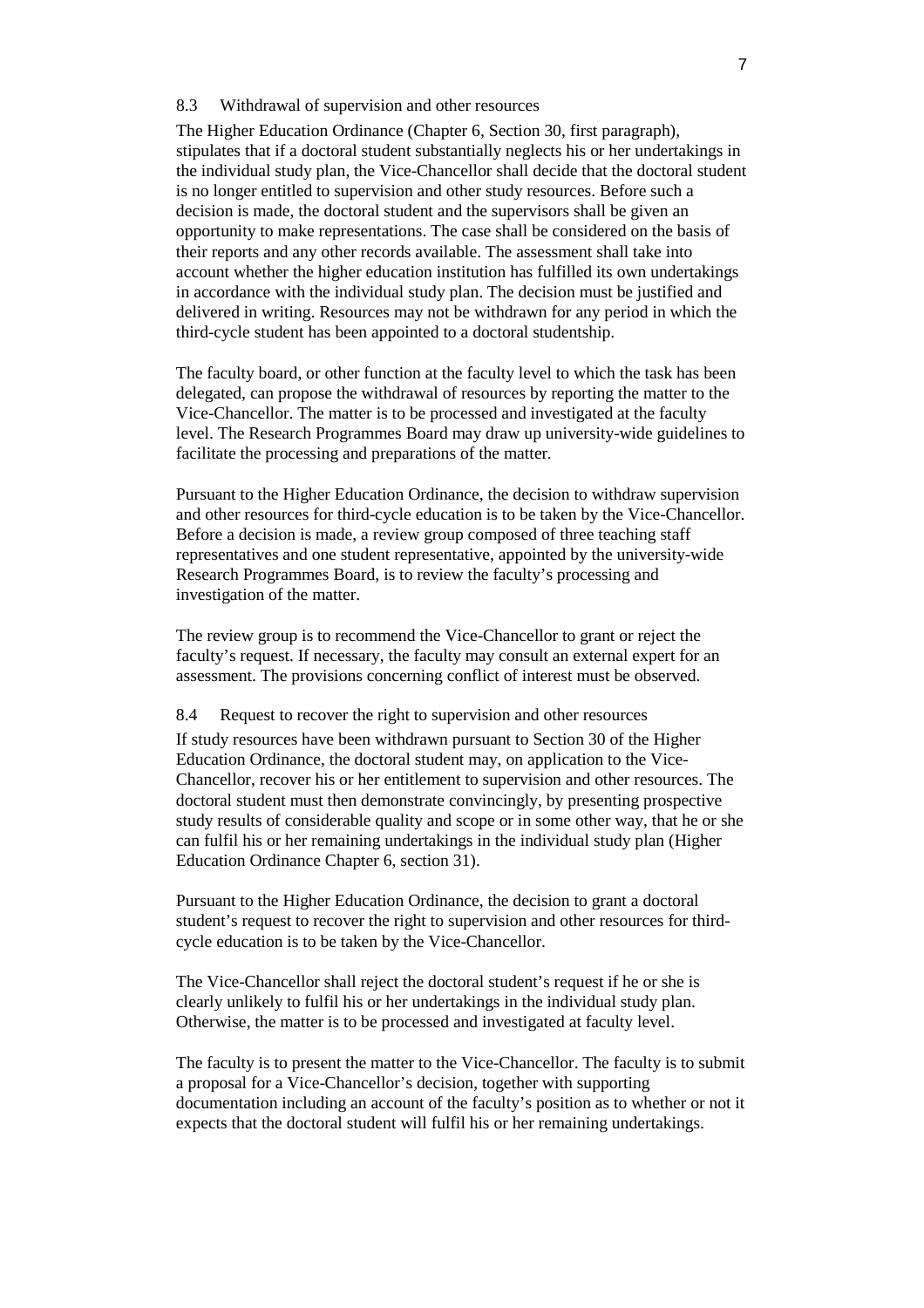### **9. Departmental duties**

Students on doctoral studentships are expected to devote most of their time to their own studies. Those appointed to doctoral studentships may, however, work to a limited extent with educational tasks, research, artistic development and administration. Before a PhD or a doctorate in the fine, applied and performing arts has been awarded, however, duties of this kind may not comprise more than 20 per cent of a full-time post (Ch. 5 Section 2 HEO).

The doctoral student's wishes regarding departmental duties shall be met as far as is possible.

### **10. Training in teaching and learning in higher education**

All doctoral students shall be offered training in teaching and learning in higher education of at least two weeks.

Doctoral students who teach in the first or second cycle shall have completed introductory training of at least two weeks or acquired equivalent knowledge in another way.

The faculty board shall decide whether training in higher education teaching and learning shall take the form of an examined component of the programme or form part of the doctoral student's departmental duties.

### **11. Credit transfer**

Transfer of credits from completed studies or previous professional activities is regulated in the HEO, Ch. 6 Sections 6 & 7.

A doctoral student who has completed certain higher education or professional activities can gain credit for this in his or her third-cycle programme, if the faculty judges that the previous studies or professional experience can be approved for credit transfer.

The faculty board decides on credit transfer from previous studies or professional activities in the third cycle. The power to make such decisions may not be delegated to the doctoral student's supervisor.

Credit transfer shall only be considered at the request of the doctoral student. Credit transfer shall be considered on a case-by-case basis.

The possibility to transfer credits from first- or second-cycle education must not be a requirement for admission to third-cycle education. Neither may the possibility to transfer credit be considered as a merit in the selection of candidates for third-cycle education. Credits cannot be transferred from previous education, professional activities or other knowledge that constitutes an admission requirement.

Credit transfer means that the programme length and doctoral studentship are shortened accordingly.

Credit transfer shall be documented in the next follow-up and revision of the individual study plan.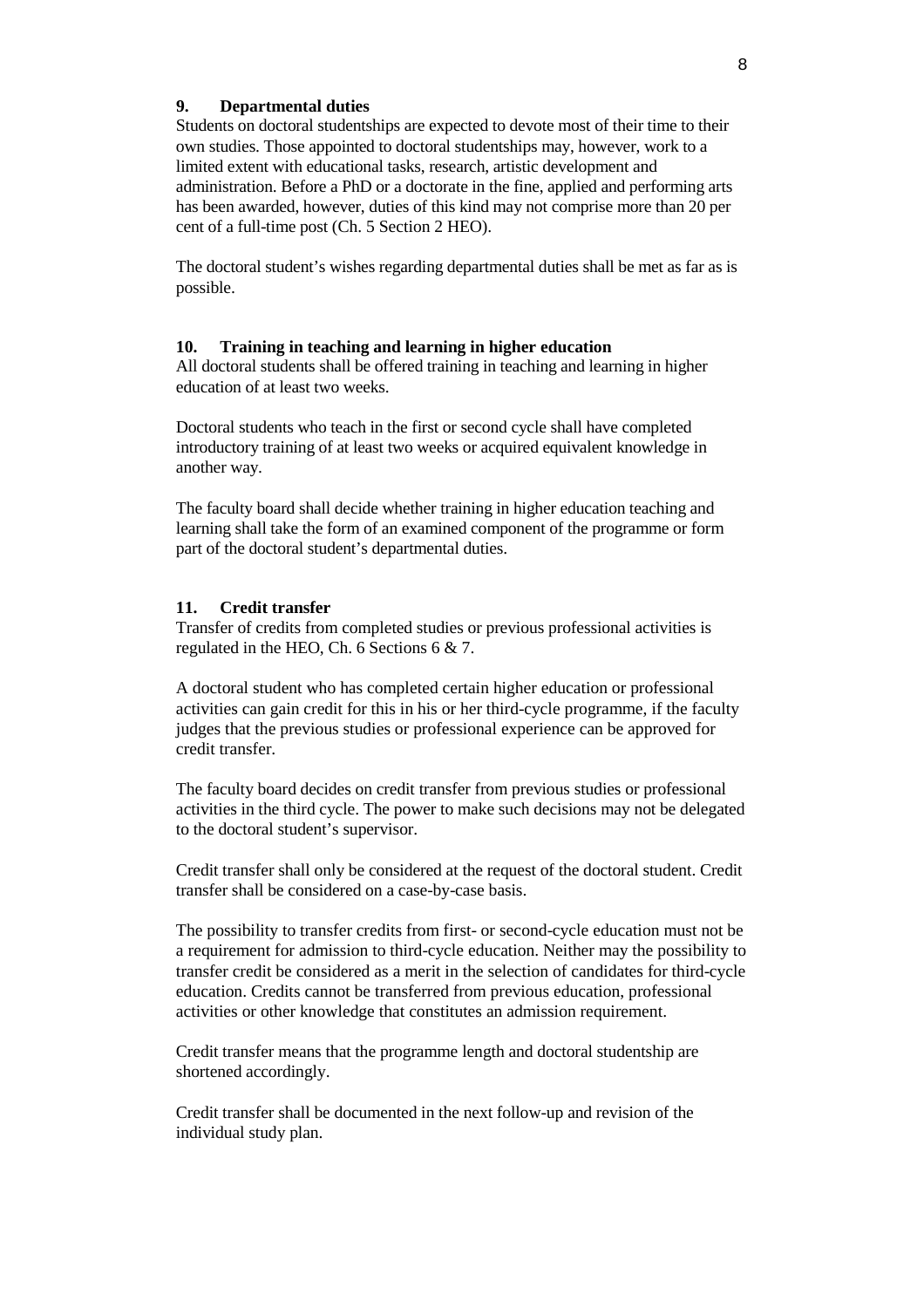## **12. Public defence and grading of doctoral thesis**

The doctoral thesis shall be presented and defended orally in public. A faculty examiner (*opponent*) shall be appointed for this presentation (Ch. 6 Section 33 paragraph 2 HEO).

## 12.1 Public defence

The faculty board shall decide the time and place for the public defence. It shall take place within the university semester, unless there are valid reasons to the contrary.

The public defence of the thesis shall be announced at least three weeks in advance. At the time of the announcement, the doctoral thesis shall be available at the University so as to enable review of the thesis at the public defence. The faculty board shall decide on the minimum number of copies required and on reimbursement of costs for the production of the copies.

The faculty examiner shall hold a PhD or equivalent and must not be employed at the faculty concerned, unless there are valid reasons to the contrary. The public defence shall be presided over by a chair. The chair and faculty examiner shall be appointed by the faculty board.

## 12.2 Grading of doctoral thesis

The doctoral thesis shall be graded by an examining committee appointed by the faculty board for the specific thesis. In accordance with Chapter 6 Section 34 of the HEO, at least one of those participating in the grading of a doctoral thesis, i.e. sitting on the examining committee, shall be someone who does not hold a post at Lund University.

The faculty board shall decide whether the examining committee is to have three or five members. A person who has acted as supervisor to the doctoral student may not sit on the committee. The faculty examiner and the supervisors have the right to attend meetings of the examining committee and take part in discussions but not decisions. The faculty board may lay down specific requirements for the members of the examining committee.

The examining committee is quorate when all members are present. Decisions shall be made by simple majority. Individual members have the right to have a dissenting opinion noted, pursuant to Section 19 of the Administrative Procedure Act.

The doctoral thesis shall be graded as pass or fail. The grading is to take into account the content of the thesis and the defence of the thesis. If the thesis is failed, reasons shall be given in writing.

## **13. Defence and grading of licentiate thesis**

For a licentiate degree, the doctoral student shall have passed a thesis of at least 60 higher education credits (Appendix 2 Qualification Ordinance HEO).

### 13.1 Defence of licentiate thesis

The thesis shall be defended orally at a public seminar (licentiate seminar).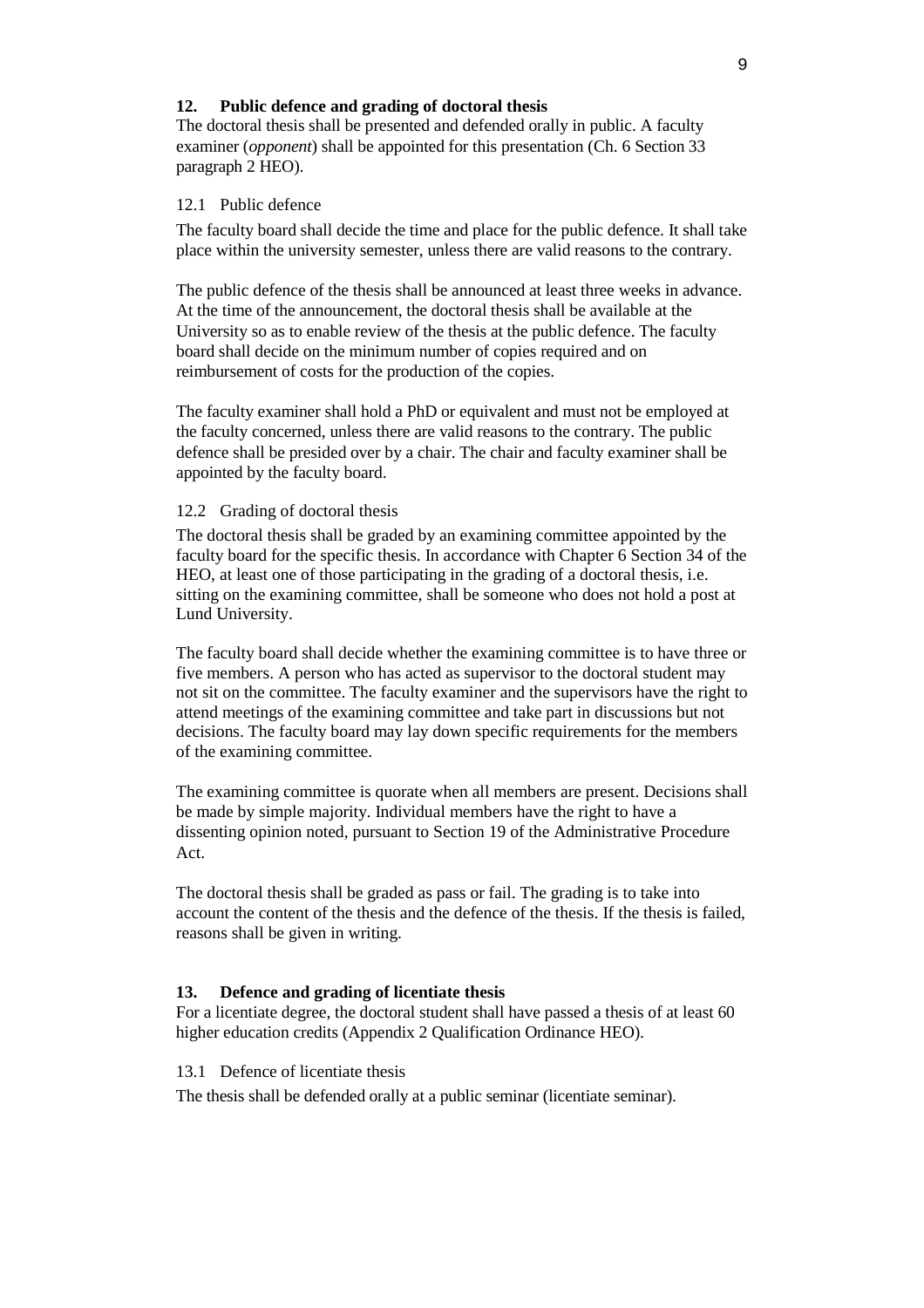The faculty board shall decide the time and place for the licentiate seminar. It shall take place during the university semester unless there are valid reasons to the contrary.

The licentiate seminar shall be announced at least three weeks in advance. At the time of the announcement, the licentiate thesis shall be available at the University so as to enable review of the thesis at the seminar. The faculty board shall decide on the minimum number of copies required and on reimbursement of costs for the production of the copies.

A faculty examiner (*opponent*) shall be appointed for the seminar. The faculty examiner shall hold a PhD or equivalent and must not be employed at the faculty concerned, unless there are valid reasons to the contrary. The licentiate seminar shall be presided over by a chair. The chair and faculty examiner shall be appointed by the faculty board.

### 13.2 Grading of licentiate thesis

The licentiate thesis shall be graded by an examining committee in accordance with the regulations for a doctoral thesis, or by an examiner. The faculty board shall decide which alternative is to be used at the faculty.

In cases where the grade is set by an examiner, the examiner shall be appointed by the faculty board for the specific thesis. A person who has acted as supervisor to the doctoral student may not take on the role of examiner.

The licentiate thesis shall be graded as pass or fail. The grading is to take into account the content of the thesis and the defence of the thesis. If the thesis is failed, reasons shall be given in writing.

#### **14. Degree**

The Higher Education Ordinance stipulates that a student who fulfils the requirements for the award of a qualification shall be provided with a certificate on request (Ch. 6 Section 9 HEO). A degree shall have a title indicating the name of the degree and preceded or followed, where relevant, by a designation indicating the discipline.

#### 14.1 Degree certificate

Degree certificates for third-cycle qualifications are issued by the faculty board that is in charge of the subject in which the third-cycle programme is offered. A decision to award a degree may only be delegated to a dean, pro-dean or vice-dean.

The degree certificate shall comprise a certificate indicating the student's name, degree obtained and subject, and a separate page (or pages) containing details of the thesis, the decision of the examining committee, a list of courses and other examined components included in the degree, and any additional information.

Guidelines for the layout and contents of the degree certificate are decided by the Vice-Chancellor. When designing degree certificates, the University's graphic profile is to be followed.

A degree certificate shall be issued within two months of the doctoral student submitting a request.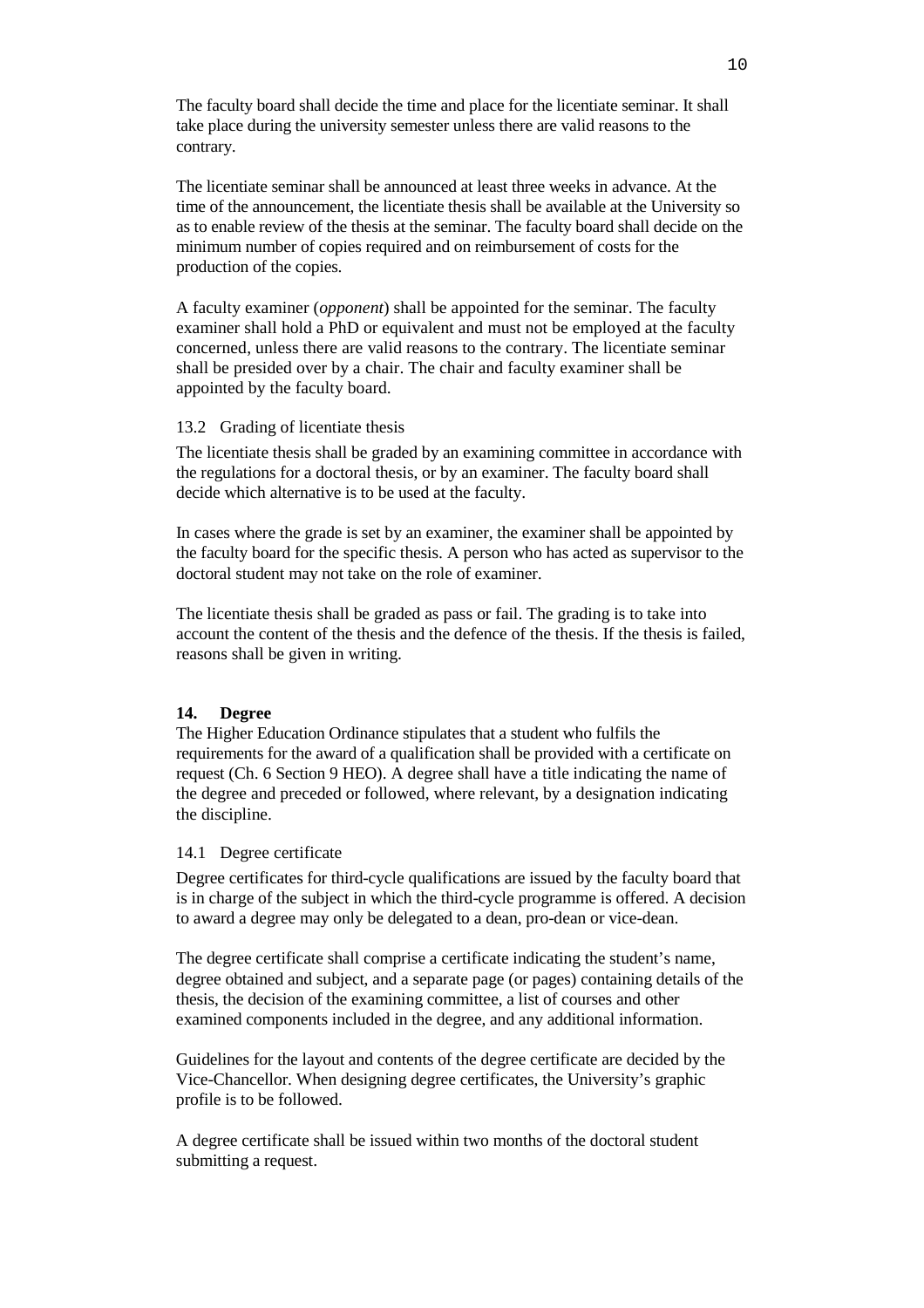## 14.2. Title of qualification

The following titles may be used for doctoral degrees:

- Doktorsexamen i medicinsk vetenskap Degree of Doctor of Philosophy in Medical Science
- Ekonomie doktorsexamen Degree of Doctor of Philosophy
- Filosofie doktorsexamen Degree of Doctor of Philosophy
- Juris doktorsexamen Degree of Doctor of Laws
- Teknologie doktorsexamen Degree of Doctor of Philosophy in Engineering
- Teologie doktorsexamen Degree of Doctor of Theology
- Konstnärlig doktorsexamen i fri konst Degree of Doctor of Philosophy in Visual Arts
- Konstnärlig doktorsexamen i musik Degree of Doctor of Philosophy in Music
- Konstnärlig doktorsexamen i teater Degree of Doctor of Philosophy in Theatre

The following titles may be used for licentiate degrees:

- Ekonomie licentiatexamen Degree of Licentiate of Philosophy
- Filosofie licentiatexamen Degree of Licentiate of Philosophy
- Juris licentiatexamen Degree of Licentiate of Laws
- Licentiatexamen i medicinsk vetenskap Degree of Licentiate of Medical Science
- Teknologie licentiatexamen Degree of Licentiate in Engineering
- Teologie licentiatexamen Degree of Licentiate of Theology
- Konstnärlig licentiatexamen Degree of Licentiate of Philosophy in Fine and Performing Arts

## 14.3 Diploma Supplement

Under the Higher Education Ordinance, a degree certificate shall be accompanied by a diploma supplement that describes the study programme and its place in the educational system (Ch. 6 Section 10a, first point).

The faculty board decides on the text of the diploma supplement for the subjects for which it is responsible.

## **15. Joint degree**

Under the Higher Education Act, a higher education institution may award a joint degree together with another higher education institution. The term joint degree refers to a qualification that may be awarded by the higher education institutions that have jointly organised courses and programmes that can lead to the award of the qualification (Ch. 1 Section 17 HEA).

The Higher Education Ordinance stipulates that a higher education institution may take part in educational cooperation pursuant to the second paragraph of Section 17 of Chapter 1 of the Higher Education Act only if this cooperation is based on a written agreement (Ch. 6 Section 11a). An agreement of this kind shall be entered into by the faculty board. The power to make such decisions may be delegated to another body at faculty level, but not to an individual. The power to make such decisions may not be delegated further.